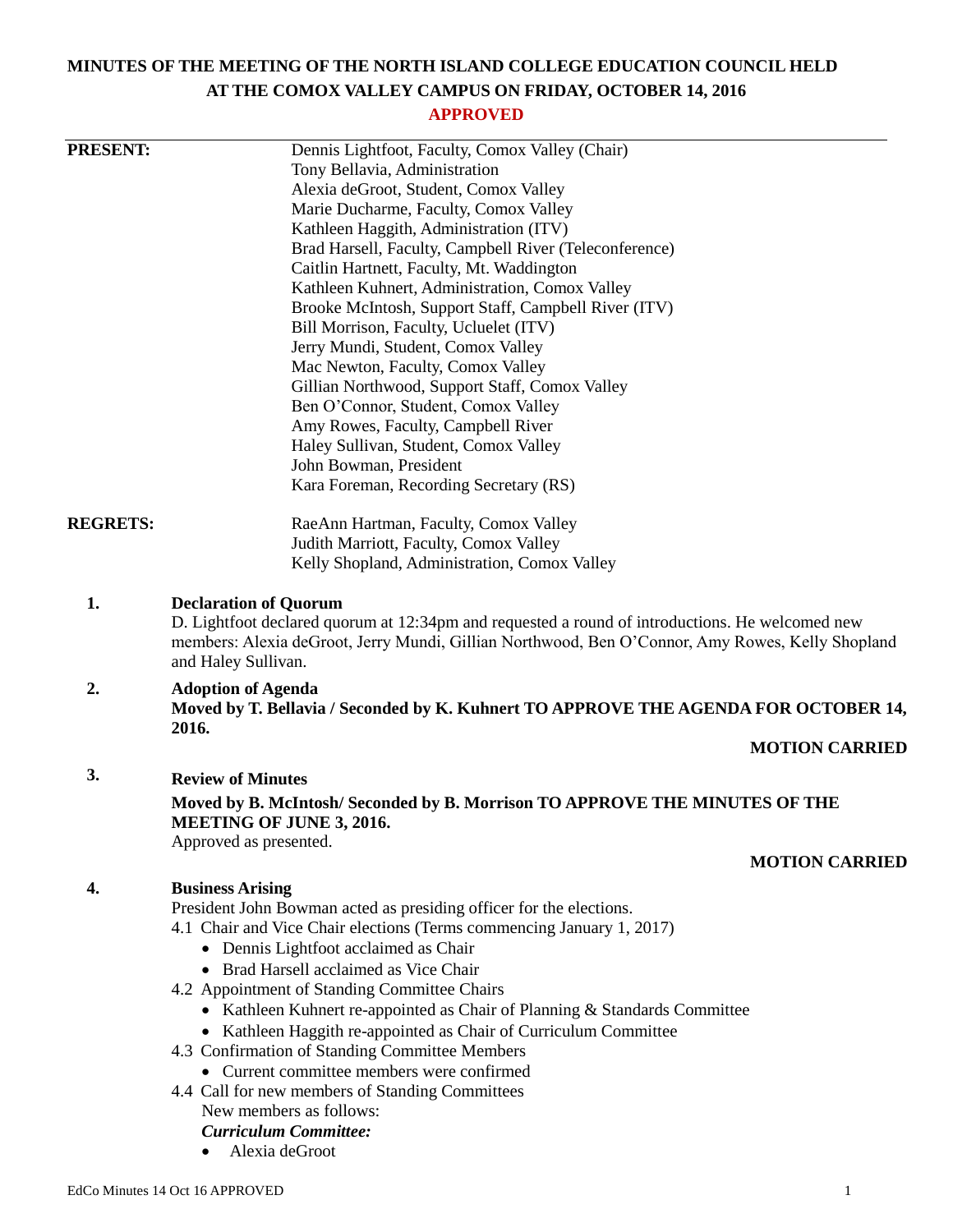Jerry Mundi

### *Planning & Standards Committee:*

- Still needed: 2 additional faculty members
- *Fast Track Committee*
- Gillian Northwood

## **5. Committee Reports**

#### **5.1** *Education Council Chair Update/Information*

D. Lightfoot reviewed his report. He stated that the Curriculum Process Review subcommittee has been working on addressing identified problems in the curriculum development and approval processes. The subcommittee is ready to start implementing solutions but resources are required. A plan is being developed to provide a rationale for these resources. Some of these solutions which don't require additional resources are being implemented now. Changes are being made to the Curriculum Committee review process this month to encourage a more consultative experience for faculty developing curriculum. The desired outcome is to have policies and procedures in place that ensure that NIC's curriculum is regularly reviewed and updated (e.g. on a 5 year cycle). This will initially increase the work load for faculty, Curriculum Committee, Education Council and the Recording Secretary, but will result in curriculum documents that accurately reflects what is being delivered to students.

He also stated that he would be attending the Academic Governance Council (AGC) bi-annual meeting on Monday in New Westminster. This is a gathering of all Education Council chairs in BC. He invited members to contact him if they wanted anything brought to this meeting.

#### **5.2** *Planning and Standards Committee*

Minutes from September 23, 2016

K. Kuhnert stated that the committee is continuing work on Policy 3-09 Exam Policy. The committee identified that some of the language in this policy should be moved to Policy 3-33 Evaluation of Student Performance, and some of the language in 3-33 should be moved to a new policy on Course Outlines. The committee will be reviewing the Course Outline Policy draft at the next meeting. They will continue to review all of these inter-related policies and they will be brought forward for approval together. The committee wants to ensure there aren't redundancies and that each policy is complete.

**5.3** *Fast Track Committee –* No meeting

#### **5.4** *Curriculum Committee*

## **Minutes of Curriculum Meeting – 23 September 2016**

K. Haggith stated that, as part of the new process, Curriculum Committee will now be looking at the entire Authorized Course Description (ACD) and not just on the proposed changes to the curriculum, as was previous practice. The committee also wants to ensure that the review process is supportive, rather than daunting for faculty as much as possible, while maintaining quality assurance. Time between submission and the meeting has been extended to allow time for the committee to review and provide feedback to the proponents so they can be better prepared for the meeting.

## **Documents for Review**

## **5.4.1 Course Revision – BIO 060 Introducing Biology (College Preparatory Biology II) Moved by K. Haggith / Seconded by B. Morrison TO APPROVE THE COURSE REVISION.**

## **EFFECTIVE/START DATE: FA 2017**

#### *Rationale from form:*

*The pre-req modification is in place of English 12, so that it matches the minimum requirement for Bio110, and that the two courses have the same pre-reqs. Math has been removed, as there is minimal math involved in the course, and most students requiring this course as a pre-requisite for other programs already require math.*

*Lab policy is being standardized across Biology, Chemistry and Physics. The first three refer to the importance of both theoretical and practical (experimental) knowledge. The last policy allows students who have demonstrated good practical knowledge to focus on the theoretical component that they have not mastered.*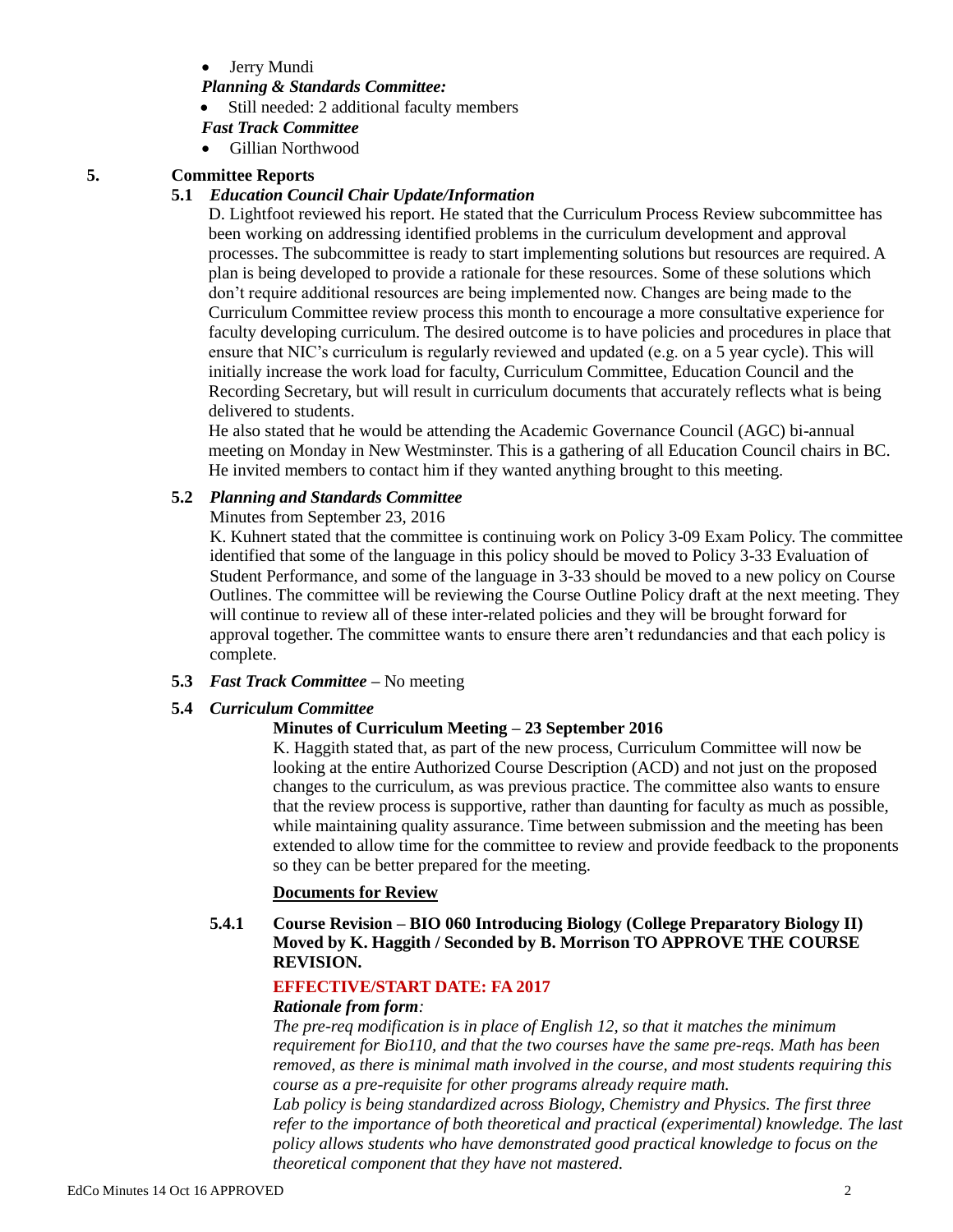#### *Discussion*:

Confirmed this course has the same title as BIO 110. Students can take either. It is the same course. (Delivery Methods will be removed by SRO.)

#### **MOTION CARRIED.**

## **5.4.2 Course Revision – BIO 110 Concepts in Biology (Inhabiting the Human Body) Moved by K. Haggith / Seconded by M. Ducharme TO APPROVE THE COURSE REVISION.**

## **EFFECTIVE/START DATE: FA 2017**

#### *Rationale from form:*

*The pre-req modification is in place of English 12, so that it matches the minimum requirement for Bio060, and that the two courses have the same pre-reqs. Content: while the content modification appear as 'more than ½', it is simply a more detailed description of content topics not clearly defined in the prior version. All wording is now matching the ABE Articulation Handbook guidelines, so that students can also transfer Bio110 to other institutions as a Provincial Biology ABE course, since it is the same course content.* 

*Learning Outcomes: while the learning objectives modification appears as 'more than ½', it is simply a more detailed description of learning objectives not clearly defined in the prior version. All wording is now matching the ABE Articulation Handbook guidelines, so that students can also transfer Bio110 to other institutions as a Provincial Biology ABE course, since it is the same learning objectives.* 

*Student evaluation has also been edited to include a second midterm exam (each now worth 15%) and reduce the Quizzes & Assignments to 10%. Final exam and labs have had their weights adjusted to 35% and 25%, respectively. Changes in grading structure is so that Bio060 and Bio110 have same grading structure. Also added is text relating to updated departmental policies.*

*Lab policy is being standardized across Biology, Chemistry and Physics. The first three refer to the importance of both theoretical and practical (experimental) knowledge. The last policy allows students who have demonstrated good practical knowledge to focus on the theoretical component that they have not mastered.*

#### *Discussion*:

Confirmed BIO  $060 \& 110$  are taught at the same time in the same classroom. Which course students choose depends on what credits they need. Transfer credit is different for each course. Most students choose BIO 110 because it provides access to student loans and provides a post-secondary credit.

#### **MOTION CARRIED.**

## **5.4.3 Course Revision – BIO 102 Principles of Modern Biology I Moved by K. Haggith / Seconded by K. Kuhnert TO APPROVE THE COURSE REVISION.**

## **EFFECTIVE/START DATE: FA 2017**

#### *Rationale from form:*

*Bio 110 is being added as a prerequisite as Bio 110 and Bio 060 are now dual coded and are the same course.* 

*Lab policy is being standardized across Biology, Chemistry and Physics. The first four refer to the importance of both theoretical and practical (experimental) knowledge. The last policy allows students who have demonstrated good practical knowledge to focus on the theoretical component that they have not mastered.*

#### *Discussion*:

Confirmation of Course Title switch with BIO 103. These courses are not sequential. Usually 103 is offered in the fall and 102 is offered in the winter. One is not a prerequisite for the other.

#### **MOTION CARRIED.**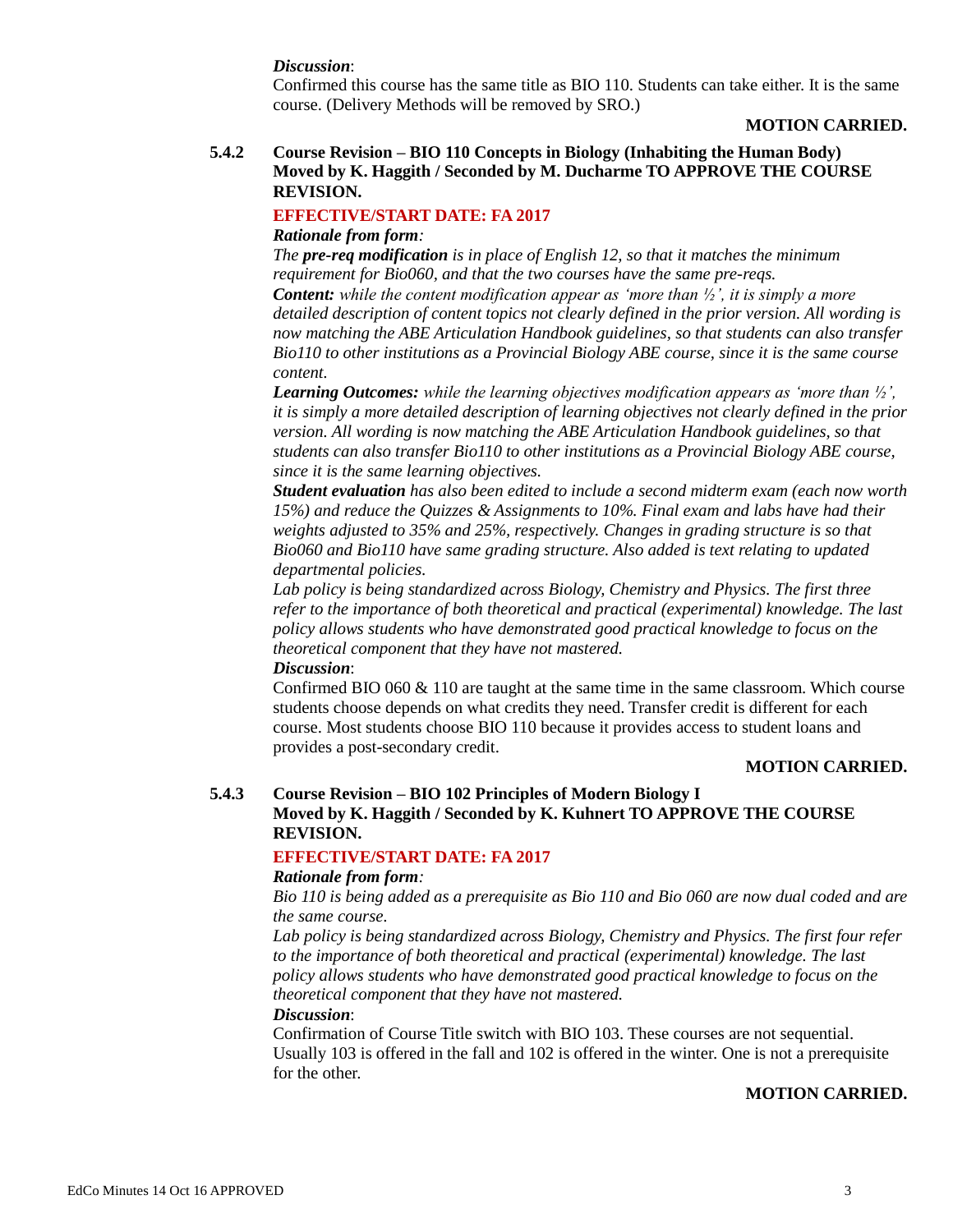## **5.4.4 Course Revision – BIO 103 Principles of Modern Biology II Moved by K. Haggith / Seconded by B. McIntosh TO APPROVE THE COURSE REVISION.**

## **EFFECTIVE/START DATE: FA 2017**

### *Rationale from form:*

*Bio 110 is being added as a prerequisite as Bio 110 and Bio 060 are now dual coded and are the same course.* 

*Lab policy is being standardized across Biology, Chemistry and Physics. The first four refer to the importance of both theoretical and practical (experimental) knowledge. The last policy allows students who have demonstrated good practical knowledge to focus on the theoretical component that they have not mastered.* 

*Discussion*:

None.

## **MOTION CARRIED.**

## **5.4.5 Course Revision – ENG 107 Introduction to Creative Writing: Fiction & Non-Fiction**

K. Haggith noted that due to the urgency of adding missing Instructor Qualifications to several of their ACDs, the English department agreed to return with other required revisions (e.g. Learning Outcomes) by September 2017 at the latest.

## **Moved by K. Haggith / Seconded by C. Hartnett TO APPROVE THE COURSE REVISION.**

## **EFFECTIVE/START DATE: FA 2016**

#### *Rationale from form:*

*Instructor qualifications not included in previous ACD. Discussion*:

Confirmed this change must be back dated to Fall 2016.

#### **ACTION:**

Department to remove text related to limiting class size under Additional Information with other changes coming September 2017. This is related to timetabling and should not be on the ACD.

Request for the department to review the Format for consistency. **RS will notify department**.

It was noted that the subcommittee is addressing several issues related to consistency on the forms.

## **MOTION CARRIED.**

## **5.4.6 Course Revision – ENG 108 Introduction to Creative Writing: Poetry & Drama Moved by K. Haggith / Seconded by M. Newton TO APPROVE THE COURSE REVISION.**

## **EFFECTIVE/START DATE: FA 2016**

## *Rationale from form:*

*Instructor qualifications were overlooked in previous ACD. Discussion*: Confirmed this change must be back dated to Fall 2016. **ACTION:**

Department to remove text related to limiting class size under Additional Information with other changes coming September 2017. **RS will notify department**.

#### **MOTION CARRIED.**

### **5.4.7 Course Revision – ENG 115 Essay Writing & Critical Analysis Moved by K. Haggith / Seconded by J. Mundi TO APPROVE THE COURSE REVISION.**

#### **EFFECTIVE/START DATE: FA 2016**

*Rationale from form:*

*Prerequisites: Language is redundant. Instructor Qualifications missing.*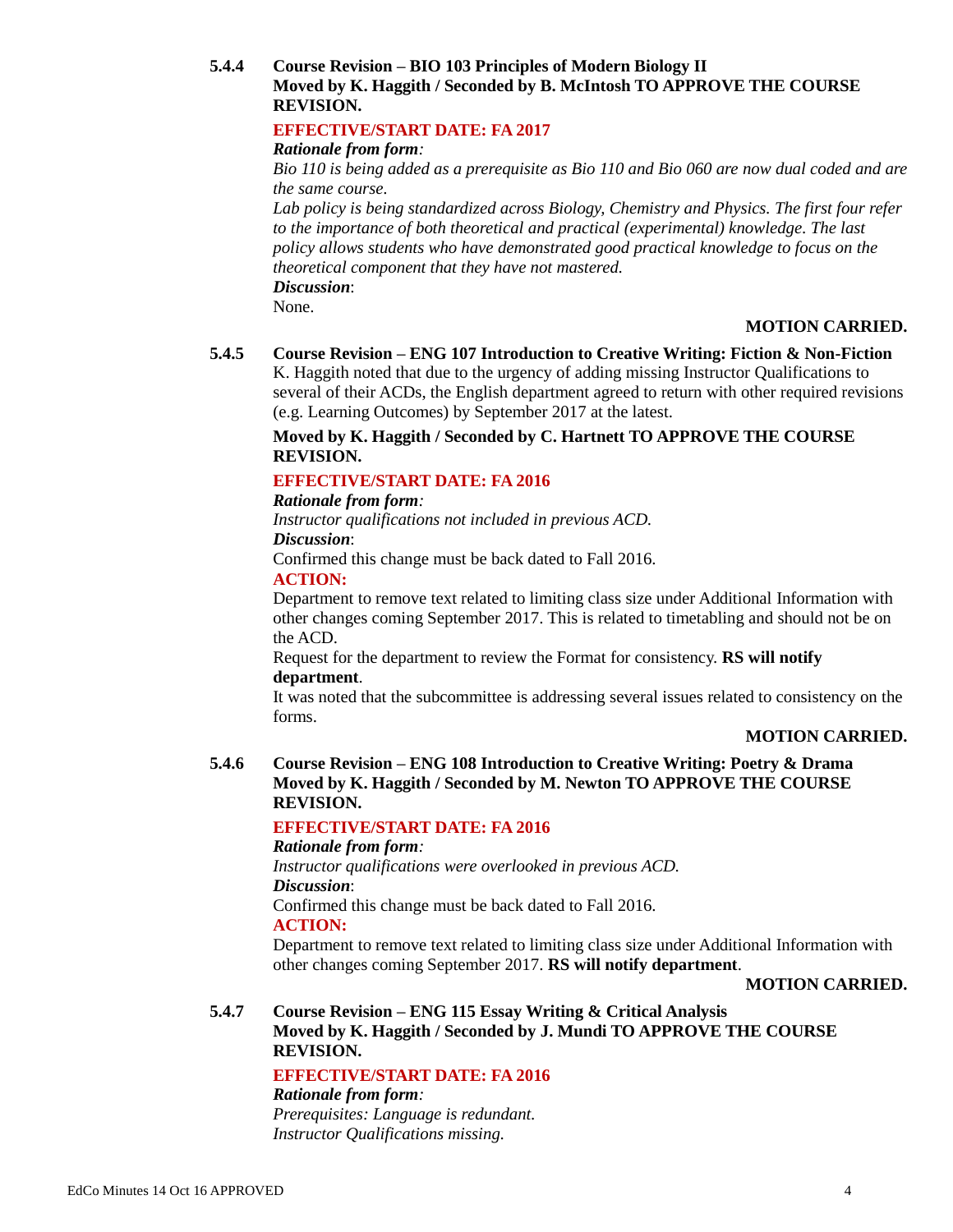*Discussion*:

Confirmed that this ACD needs a complete overhaul but requested revisions must go through now.

## **MOTION CARRIED.**

**5.4.8 Course Revision – ENG 120 Introduction to Literature: Short Stories & the Novel Moved by K. Haggith / Seconded by H. Sullivan TO APPROVE THE COURSE REVISION.**

**EFFECTIVE/START DATE: FA 2016** *Rationale from form: Instructor qualifications missing. Discussion*: This course will be deactivated later this year.

## **MOTION CARRIED.**

## **5.4.9 Course Revision – ENG 121 Introduction to Literature: Poetry & Drama Moved by K. Haggith / Seconded by M. Ducharme TO APPROVE THE COURSE REVISION.**

## **EFFECTIVE/START DATE: FA 2016**

*Rationale from form: Not currently offered in distance format Evaluation out of date Instructor qualifications missing. Discussion*:

This course will be deactivated in summer 2017.

It was confirmed that it is not being offered this fall, so changes to Student Evaluation will not impact students with back-dated revisions.

Clarification that the removal of Distance format will not impact delivery. It is just being removed from the ACDs. Delivery is handled between the department and timetabling.

**MOTION CARRIED.**

**5.4.10 Course Revision – ENG 125 Composition and Indigenous Literature I Moved by K. Haggith / Seconded by M. Ducharme TO APPROVE THE COURSE REVISION.**

## **EFFECTIVE/START DATE: WI 2017**

## *Rationale from form:*

*Instructor qualifications were missing on the ACD. Content was connected to a specific text. Condensed content will allow for easier localization of course content and convey that the text is an instructor choice. Comparison essay was worth 10%, which is quite low for an assignment that is challenging for those doing literary analysis for the first time. 25% is still a considerable weight to give to the final exam.*

#### *Discussion*:

It was noted that this course is being offered this term so evaluation methods cannot be changed now. It was agreed that these changes should be effective Winter 2017 instead. **ACTION:**

Change effective date to WI 2017.

**RS will make this change prior to submission to SRO**.

**MOTION CARRIED with revision to effective date as noted.**

**5.4.11 Course Revision – ENG 126 Composition and Indigenous Literature II Moved by K. Haggith / Seconded by B. Morrison TO APPROVE THE COURSE REVISION.**

## **EFFECTIVE/START DATE: FA 2016**

*Rationale from form: Instructor qualifications missing.*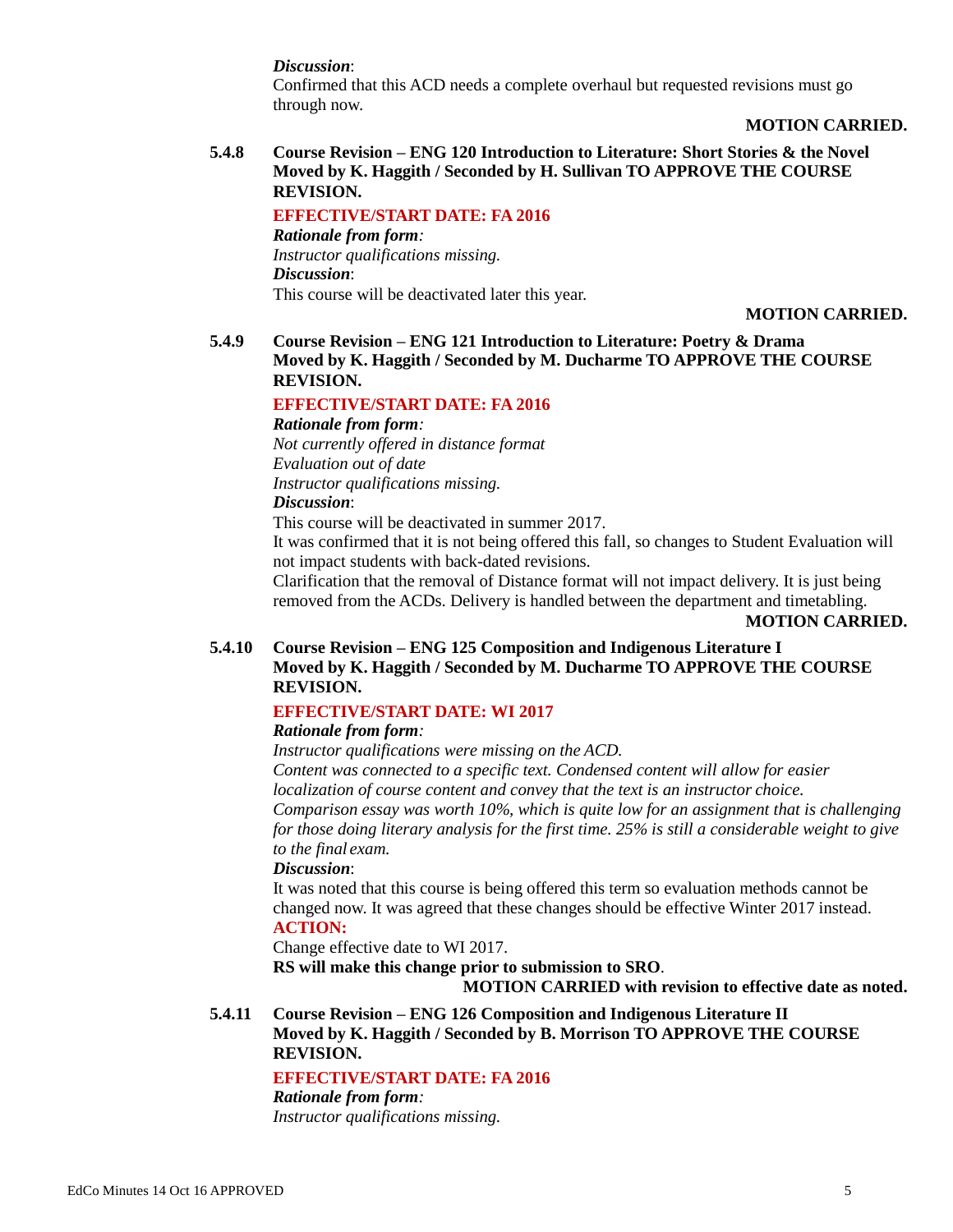*Discussion*: This course will be deactivated Summer 2017.

#### **MOTION CARRIED.**

#### **5.4.12 Course Revision – ENG 159 Professional Writing**

## **Moved by K. Haggith / Seconded by M. Newton TO APPROVE THE COURSE REVISION.**

## **EFFECTIVE/START DATE: FA 2016**

*Rationale from form: To make the qualifications consistent with other English courses. Discussion*:

Clarification of non-transferability of ENG 159; it was designed primarily for students in the Electronics program. Changes were made to ENG 160 so that it is transferable.

#### **MOTION CARRIED.**

### **5.4.13 Course Revision – ENG 160 Effective Organizational Writing Moved by K. Haggith / Seconded by M. Ducharme TO APPROVE THE COURSE REVISION.**

#### **EFFECTIVE/START DATE: FA 2016**

*Rationale from form:*

*Instructor qualifications missing.*

*Discussion*:

Noted that evaluation has no specific percentages. This is why it's necessary to note that no single evaluation will be worth more than 40%.

Also noted that it's helpful to have percentages when advising students what to expect in the course.

#### **MOTION CARRIED.**

#### **5.4.14** Items 5.4.14 & 5.4.15 were taken as a bundle.

## **Course Revision – ENG 212 Introduction to Canadian Literature I Moved by K. Haggith / Seconded by B. McIntosh TO APPROVE THE COURSE REVISION.**

## **EFFECTIVE/START DATE: FA 2016**

## *Rationale from form:*

*Format: Not offered through distance. Course Content: Tidy up writing to better reflect course content. Learning Outcomes: Accuracy and improved format. Evaluation: Reflect current practice. Instructor Qualifications missing. Discussion*: None.

**MOTION CARRIED.**

- **5.4.15 Course Revision – ENG 213 Introduction to Canadian Literature II** As noted above.
- **5.4.16** Items 5.4.16 & 5.4.17 were taken as a bundle.

**Course Revision – BIO 160 Human Anatomy and Physiology I Moved by K. Haggith / Seconded by B. Morrison TO APPROVE THE COURSE REVISION.**

## **EFFECTIVE/START DATE: SP 2017**

## *Rationale from form:*

*Bio 110 is being added as a prerequisite as Bio 110 and Bio 060 are now dual coded and are the same course.* 

#### *Discussion*:

These two courses were taken together as the revisions were related to each other.

**MOTION CARRIED.**